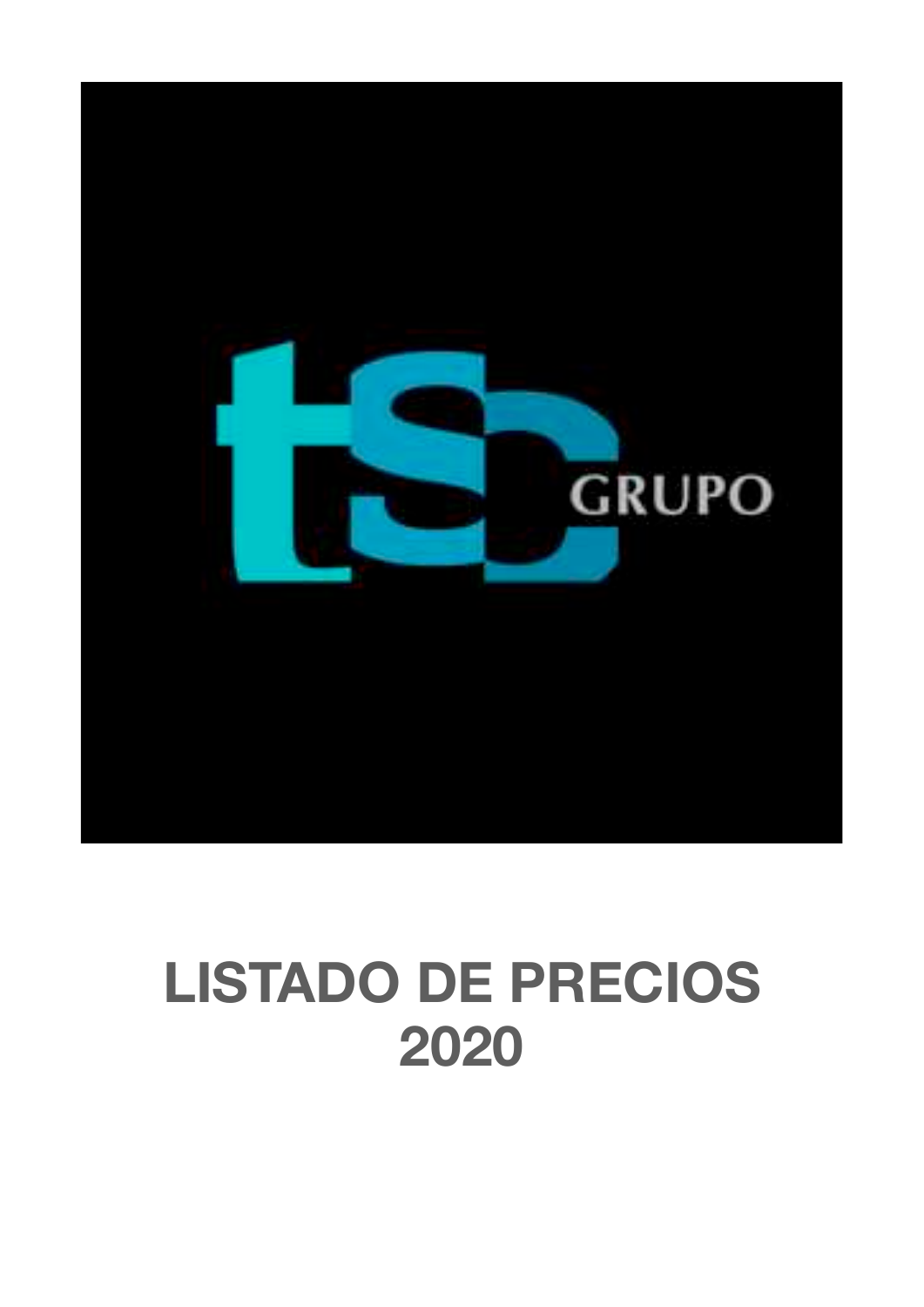









| <b>INVENTARIO ILUMINACION</b> |                |         |  |
|-------------------------------|----------------|---------|--|
| <b>CONCEPTO</b>               | <b>TOTAL</b>   | P.V.P.  |  |
| <b>MESAS ILUMINACIÓN</b>      |                |         |  |
| <b>GRAND MA 1 FULL SIZE</b>   | $\mathbf{1}$   | 250,00€ |  |
| <b>GRAND MA II LIGHT</b>      | 2              | 300,00€ |  |
| <b>GRAND MA3 FULL SIZE</b>    | 1              | 500,00€ |  |
| <b>MA COMAND WIND</b>         | 2              | 200,00€ |  |
| <b>NPU MA3</b>                | $\mathbf{1}$   | 180,00€ |  |
| <b>FADER WING MA</b>          | 1              | 90,00€  |  |
| <b>AVOLITES TIGER</b>         | 1              | 120,00€ |  |
| <b>AVOLITES PEARL</b>         | 1              | 120,00€ |  |
| LT HYDRA                      | $\mathbf{1}$   | 150,00€ |  |
| <b>FOCOS CONVENCIONAL</b>     |                |         |  |
| BARRA 6 PAR 64                | 38             | 72,00 € |  |
| <b>PAR 64</b>                 | 60             | 12,00€  |  |
| <b>FOUR PAR</b>               | 24             | 18,00€  |  |
| ACL 8 x 250 ws PAR 64 THOMAS  | 12             | 60,00€  |  |
| CEGADORA 4 x 650 W            | 12             | 30,00€  |  |
| CEGADORA 4 (LINEAL)           | 16             | 30,00 € |  |
| CEGADORA 8 x 650 W            | 12             | 50,00€  |  |
| PC 1 KW SPOTLIGHT             | 64             | 15,00€  |  |
| PC 1 KW COEMAR                | 24             | 15,00€  |  |
| PC 2 KW ADB                   | 24             | 60,00€  |  |
| FRESNELL 1 KW DESISTI         | 12             | 20,00€  |  |
| FRESNELL 1 KW COEMAR          | 12             | 15,00€  |  |
| FRESNELL 2 KW DESISTI         | 24             | 48,00 € |  |
| FRESNELL 2 KW COEMAR          | 6              | 48,00€  |  |
| FRESNELL 2 KW SPOTLIGHT       | 14             | 48,00€  |  |
| FRESNELL 5 KW DESISTI         | 16             | 72,00€  |  |
| FRESNELL 5 KW ARRI            | $\overline{4}$ | 72,00 € |  |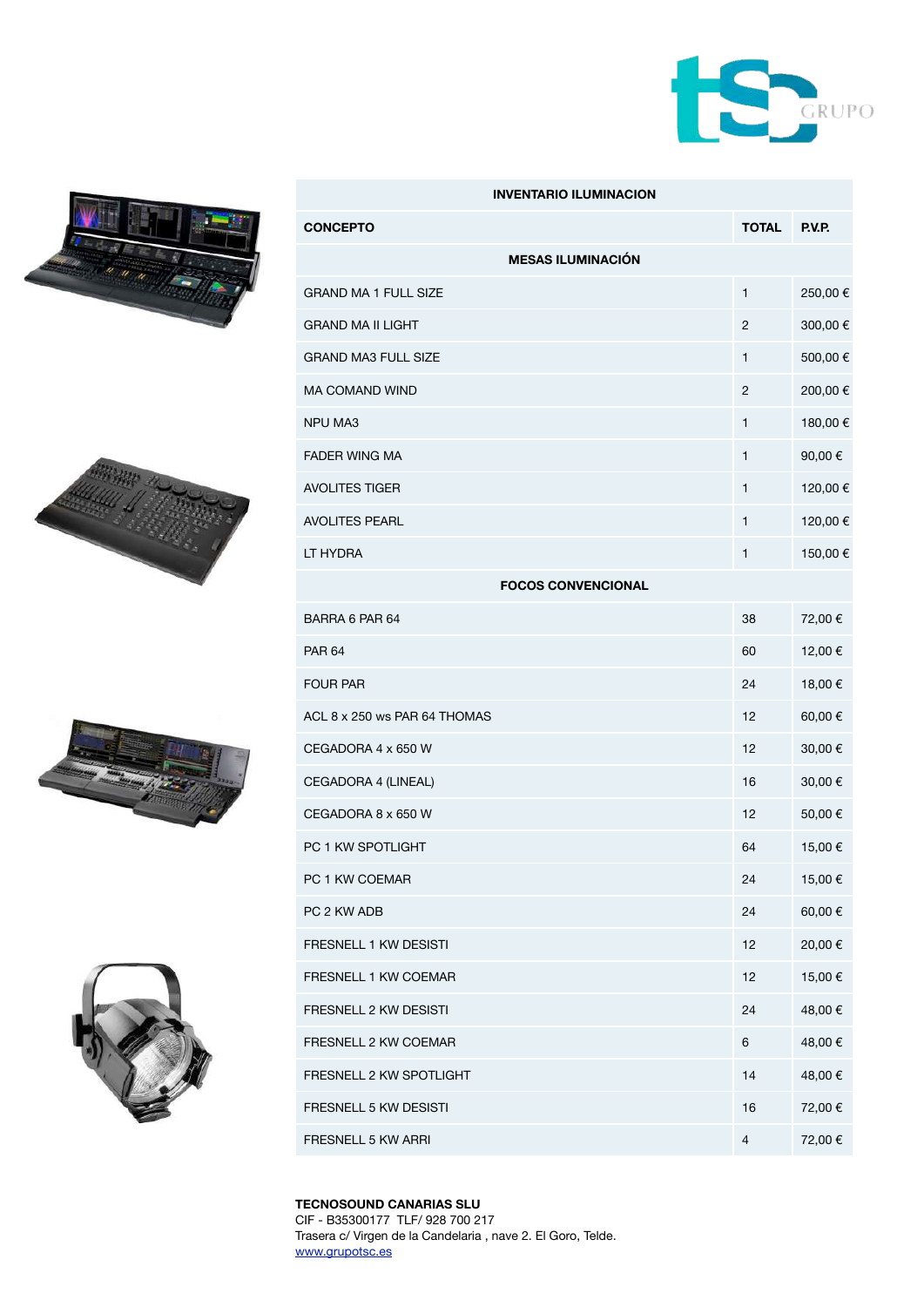









| <b>CUARZO IANIRO 2 KW</b>               | 38 | 30,00 €  |  |  |
|-----------------------------------------|----|----------|--|--|
| <b>CUARZO MINIBRUTO 1 KW</b>            | 25 | 15,00 €  |  |  |
| RECORTE ETC 15°-30° / 750 W             | 48 | 36,00 €  |  |  |
| RECORTE ETC 25°-50° / 575 W (JUNIOR)    | 24 | 30,00€   |  |  |
| RECORTE ETC 25°-50° / 750 W             | 24 | 36,00 €  |  |  |
| <b>RECORTE ROBERT JULIAT 714SX</b>      | 24 | 72,00 €  |  |  |
| RECORTE ROBERT JULIAT 710SX             | 17 | 72,00 €  |  |  |
| <b>CUARZO ASIMETRICO 1 KW COEMAR</b>    | 20 | 15,00€   |  |  |
| <b>CUARZO ASIMETRICO 1 KW SPOTLIGHT</b> | 65 | 15,00 €  |  |  |
| <b>ROBÓTICA</b>                         |    |          |  |  |
| ROBE ESPRITE                            | 36 | 180,00 € |  |  |
| ROBE SPIIDER                            | 24 | 120,00€  |  |  |
| ROBE POINTE                             | 48 | 100,00€  |  |  |
| ROBE ROBIN 100                          | 36 | 75,00€   |  |  |
| ROBE BMFL WASH/BEAM                     | 24 | 205,00€  |  |  |
| VARI*LITE VL 3000                       | 40 | 150,00€  |  |  |
| VARI*LITE VL 3500Q PROFILE              | 12 | 180,00€  |  |  |
| VARI*LITE VL 3500 WASH                  | 36 | 180,00 € |  |  |
| CLAY PACKY B-EYE K10                    | 24 | 120,00€  |  |  |
| <b>MARTIN MAC QUANTUM PROFILE</b>       | 36 | 150,00€  |  |  |
| <b>MARTIN RUSH MH5 PROFILE</b>          | 24 | 75,00 €  |  |  |
| <b>MARTIN RUSH MH6 WASH</b>             | 24 | 75,00€   |  |  |
| MARTIN RUSH MH10 BEAM                   | 12 | 75,00€   |  |  |
| COEMAR SUPERCYC 2400W                   | 6  | 120,00 € |  |  |
| <b>EFECTOS + LED</b>                    |    |          |  |  |
| GRIVEN KOLORADO 2500W                   | 12 | 100,00€  |  |  |
| <b>GRIVEN KOLORSTREAM 2500W</b>         | 8  | 100,00 € |  |  |
| <b>MARTIN CYCLO 4</b>                   | 16 | 48,00 €  |  |  |
| <b>MARTIN RUSH BATTEN 1HEX</b>          | 24 | 40,00€   |  |  |
| ELATION ARENA PAR ZOOM Q7 IP65          | 40 | 45,00 €  |  |  |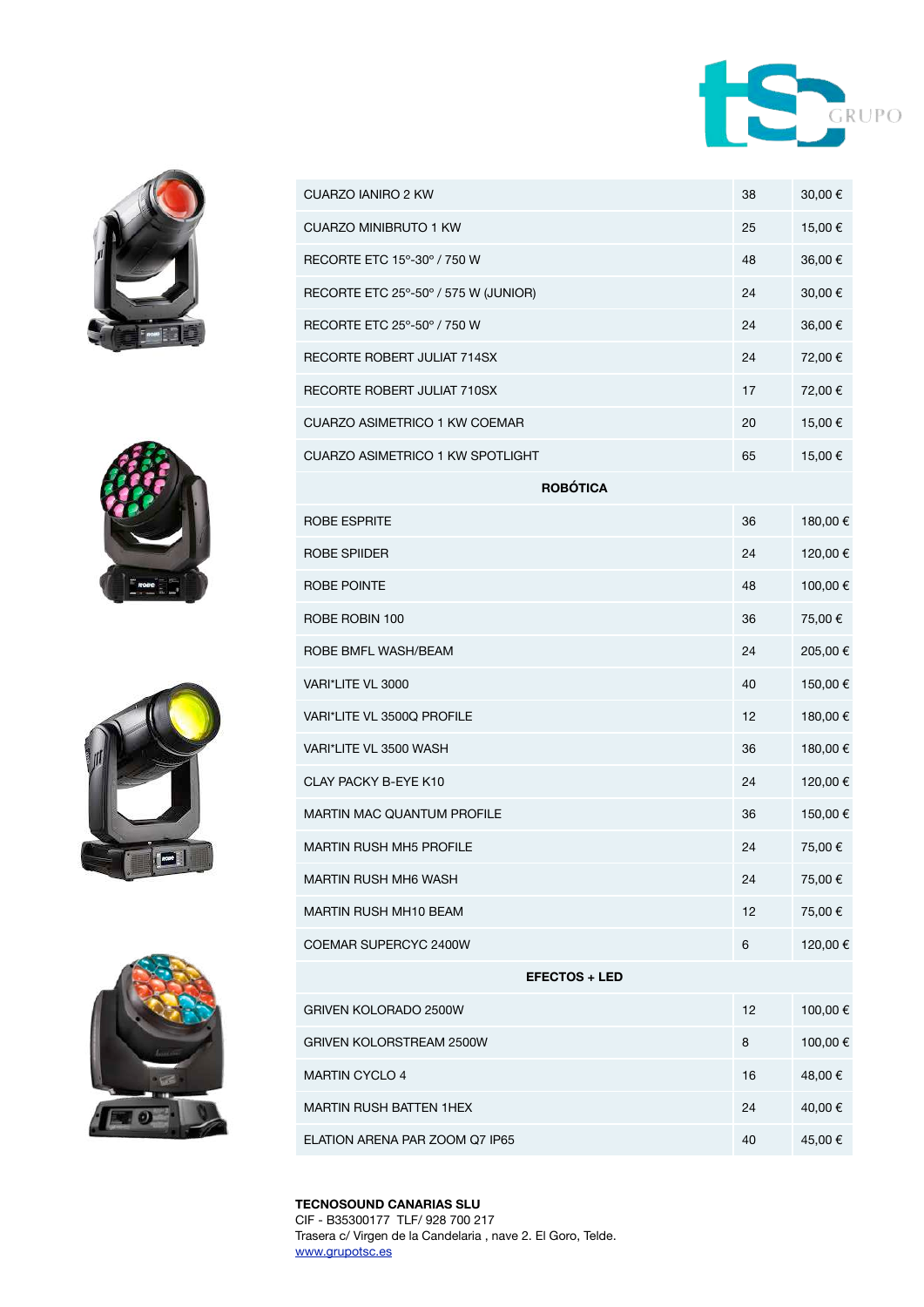









| ELATION FUZE PAR Z120 IP65         | 24             | 60,00€   |
|------------------------------------|----------------|----------|
| PAR LED 5W RGBW                    | 36             | 30,00 €  |
| <b>MARTIN RUSH BLINDER LED</b>     | 6              | 30,00 €  |
| <b>FLASHES ATOMIC 3000W</b>        | 12             | 30,00€   |
| <b>CAÑONES</b>                     |                |          |
| ROBERT JULIAT 2500 ARAMIS          | 4              | 400,00 € |
| ROBERT JULIAT 1200 TOPAZ           | 2              | 200,00€  |
| <b>DIMMERS</b>                     |                |          |
| DIMMER AVOLITE ART 2000 2 KW 48CH  | 2              | 360,00€  |
| DIMMER AVOLITE ART 2000 COMBO      | 2              | 360,00€  |
| DIMMER AVOLITE 2 KW 48CH           | 1              | 360,00€  |
| DIMMER AVOLITE 2 KW 36CH           | 1              | 220,00€  |
| DIMMER LT 2 KW 24CH                | 1              | 150,00€  |
| DIMMER LT 2 KW 36CH                | 1              | 220,00€  |
| DIMMER LT 5 KW 6CH                 |                | 75,00€   |
| DIMMER LT 5 KW 12CH                | 1              | 150,00 € |
| DIMMER ZERO 88 2KW 12CH            | 2              | 75,00€   |
| <b>ESTRUCTURAS</b>                 |                |          |
| PATA 1 TN SUPER TRUSS              | 4              | 300,00€  |
| SUPERTRUSS THOMAS 3m               | 52             | 48,00 €  |
| SUPERTRUSS THOMAS 2m               | 4              | 36,00 €  |
| SUPERTRUSS THOMAS 2,5m             |                | 42,00€   |
| SUPERTRUSS THOMAS 1m               | $\overline{4}$ | 30,00€   |
| <b>CORNER DESMONTABLES THOMAS</b>  | 6              | 36,00€   |
| <b>ESTABILIZADORES SUPER TRUSS</b> | 16             | 15,00€   |
| GATE 90° THOMAS                    | 8              | 30,00€   |
| CUADRADO TRUSS FANTEK 30 X 30      | $\overline{2}$ | 600,00€  |
| TRILITE 30x30 3m                   | 12             | 18,00€   |
| TRILITE 30x30 2m                   | 4              | 15,00 €  |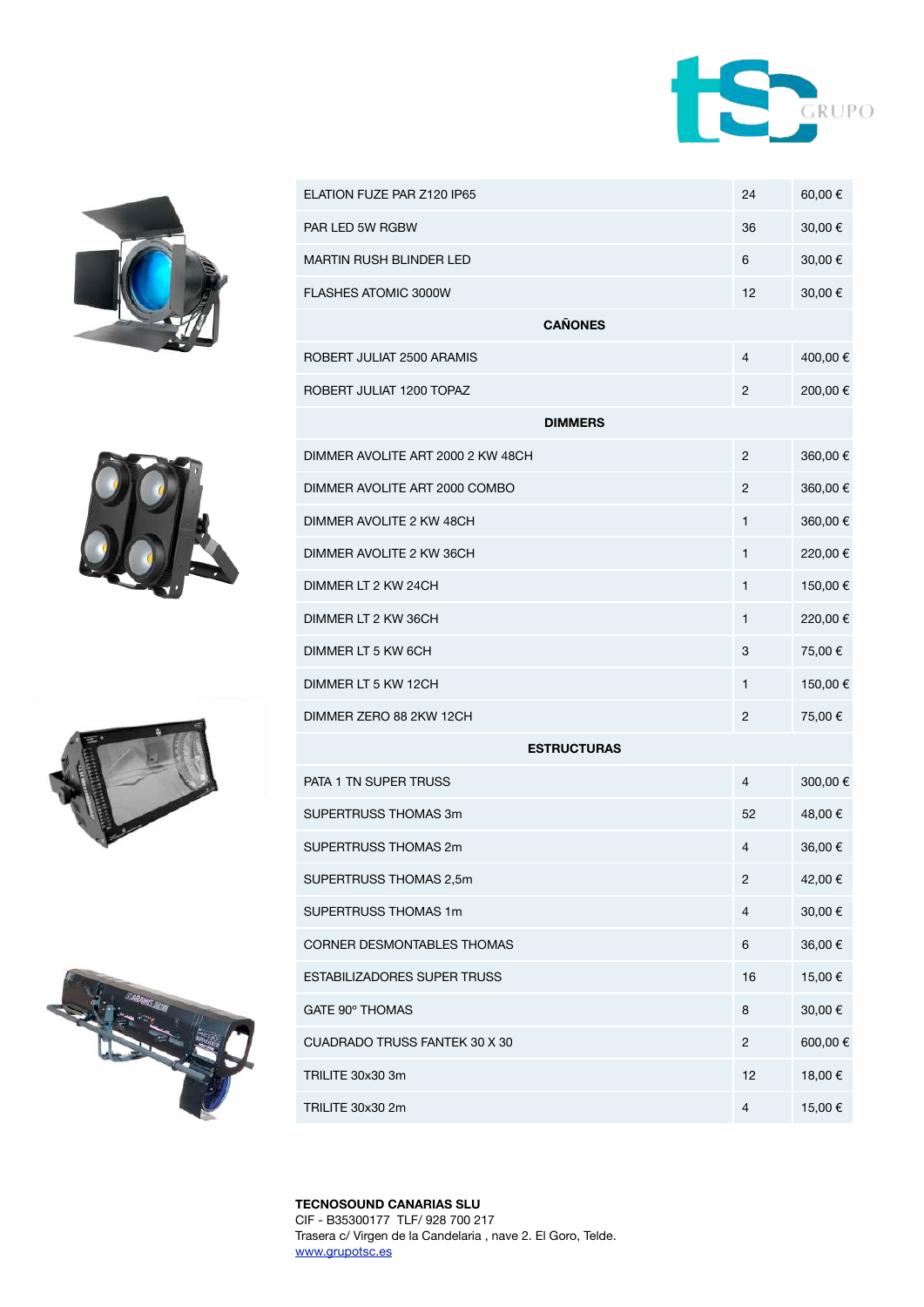









| <b>TORRES ELEVADORAS</b>           |                |            |  |  |
|------------------------------------|----------------|------------|--|--|
| <b>GENIE SUPER TOWER</b>           | $\overline{2}$ | 180,00€    |  |  |
| FANTEK T-106                       | 4              | 100,00€    |  |  |
| <b>FANTEK T-107</b>                | $\overline{4}$ | 120,00€    |  |  |
| TORRE LIGERA GUIL 4.5 M            | $\overline{c}$ | 72,00€     |  |  |
| TRIPODE MANFROTO DESISTI 4,5m      | 34             | 18,00€     |  |  |
| <b>CALLES DE TEATRO</b>            | 10             | 15,00€     |  |  |
| <b>MOTORES ELEVACION</b>           |                |            |  |  |
| <b>VERLINDE 1 TN</b>               | 26             | 60,00€     |  |  |
| <b>CHAIN MASTER 1 TN</b>           | 28             | 60,00€     |  |  |
| VERLINDE SM10 (VELOCIDAD VARIABLE) | 6              | 500,00€    |  |  |
| <b>VERLINDE 2 TN</b>               | $\overline{4}$ | 120,00€    |  |  |
| <b>MANDO VERLINDE 8 CANALES</b>    | 3              | 60,00€     |  |  |
| <b>MANDO VERLINDE 4 CANALES</b>    | 1              | 45,00€     |  |  |
| <b>MANDO 2 CANALES MALETIN</b>     | 1              | 30,00€     |  |  |
| <b>MANDO LT 8 MOTORES</b>          | $\mathbf{1}$   | 60,00€     |  |  |
| <b>MANDO CHAINMASTER 8</b>         | 1              | 60,00€     |  |  |
| POLIPASTOS 500 KG                  | 12             | 30,00€     |  |  |
| <b>CUADROS ELÉCTRICOS</b>          |                |            |  |  |
| REPARTIDOR GENERAL 400A            | $\mathbf{1}$   | $0,00 \in$ |  |  |
| REPARTIDOR GENERAL 250A            | 3              | $0,00 \in$ |  |  |
| SUBCUADRO 3 SALIDAS HARTING        | 5.             | $0,00 \in$ |  |  |
| SUBCUADRO 2 SALIDAS HARTING + P-16 | 4              | $0,00 \in$ |  |  |
| SUBCUADRO SALIDAS P-16 + P-32      | 6              | $0,00 \in$ |  |  |
| SUBCUADRO SALIDAS CHUCKO + P-16    | 3              | $0,00 \in$ |  |  |
| <b>CAJETIN HARTIN-P 16</b>         | 27             | $0,00 \in$ |  |  |
| CAJETIN HARTIN-SHUKO               | 12             | $0,00 \in$ |  |  |
| <b>MAQUINAS DE HUMO</b>            |                |            |  |  |
| <b>CIRROLITE</b>                   | $\overline{2}$ | 48,00€     |  |  |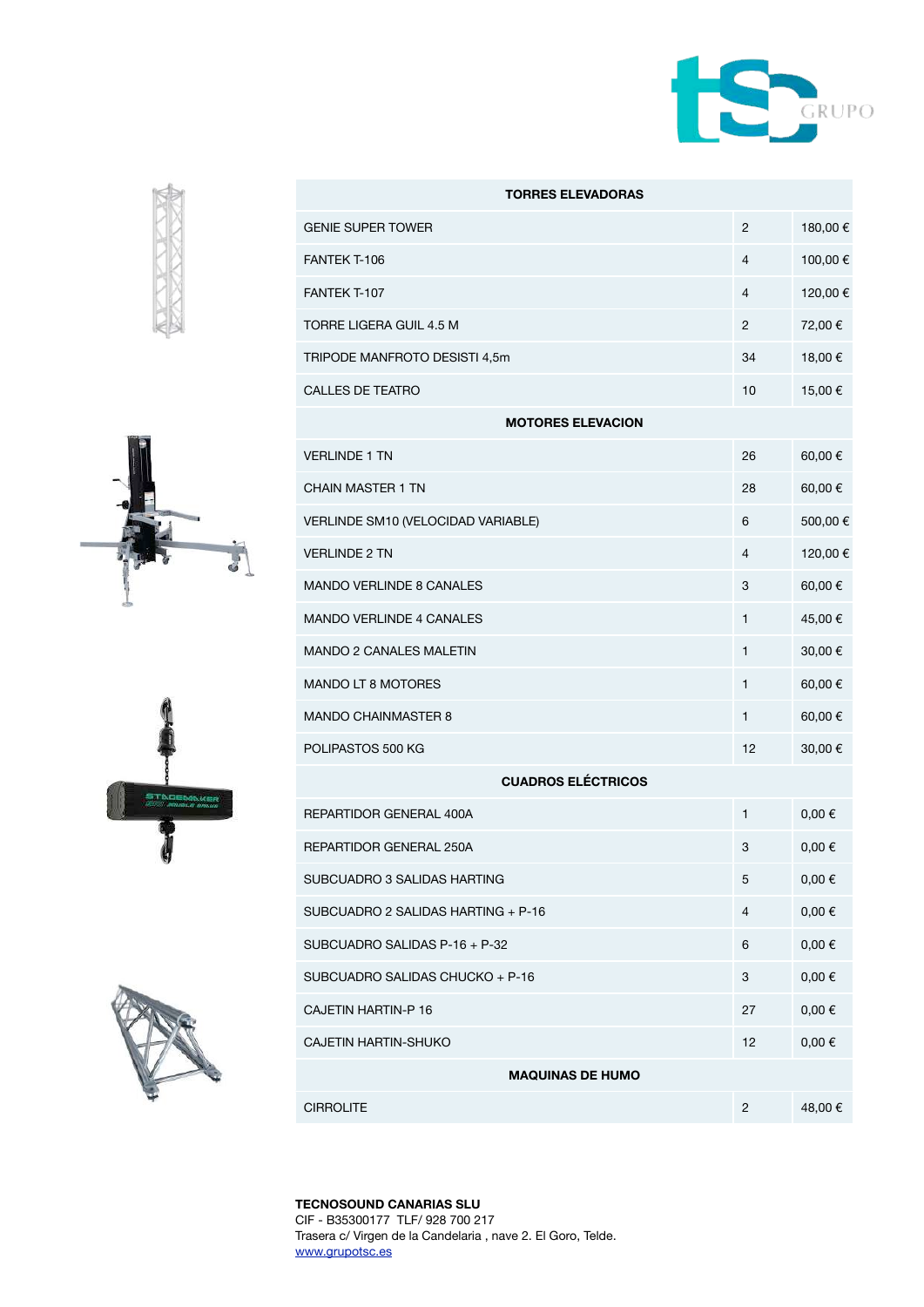









| ROBE X1 PRO                          | 6  | 90,00€     |  |  |
|--------------------------------------|----|------------|--|--|
| <b>SMOKE FACTORY</b>                 | 4  | 60,00€     |  |  |
| <b>TURBO HAZER II</b>                | 2  | 50,00€     |  |  |
| <b>MARTIN COMPACT HAZER PRO</b>      | 1  | 50,00€     |  |  |
| <b>TURBINAS SAHARA</b>               | 8  | 30,00 €    |  |  |
| <b>IMAGEN</b>                        |    |            |  |  |
| <b>RESOLUMEN SERVER</b>              | 1  | 300,00€    |  |  |
| <b>CATALYST PRO</b>                  | 1  | 300,00€    |  |  |
| <b>DMX</b>                           |    |            |  |  |
| <b>SPLITER TINHAO S8</b>             | 9  | 45,00€     |  |  |
| SPLITER LUMINEX LUMINODE 12          | 2  | 45,00 €    |  |  |
| SPLITER LUMINEX LUMISPLIT 2.10       | 1  | 60,00€     |  |  |
| <b>SIST. DMX WIRELESS</b>            | 1  | 65,00€     |  |  |
| SPLITER RACK LT                      | 5  | 35,00 €    |  |  |
| SPLITER RACK AVOLITES                | 1  | 35,00 €    |  |  |
| SPLITER TRUSS AVOLITE                | 4  | 25,00 €    |  |  |
| <b>SPLITER TRUSS LT</b>              | 9  | 25,00€     |  |  |
| MANGUERA DMX 8 CH                    | 1  | $0,00 \in$ |  |  |
| MANGUERA DMX 11CH                    | 1  | $0,00 \in$ |  |  |
| MANGUERA DMX 12CH 40MTS              | 1  | $0,00 \in$ |  |  |
| <b>INFRAESTRUCTURA + WATER PROOF</b> |    |            |  |  |
| PASACABLES ADAM HALL                 | 24 | 12,00 €    |  |  |
| SELBYGUARD AIRDOME MEDIUM/LARGE      | 16 | 40,00 €    |  |  |
| SELBYGUARD AIRDOME XLARGE            | 80 | 60,00€     |  |  |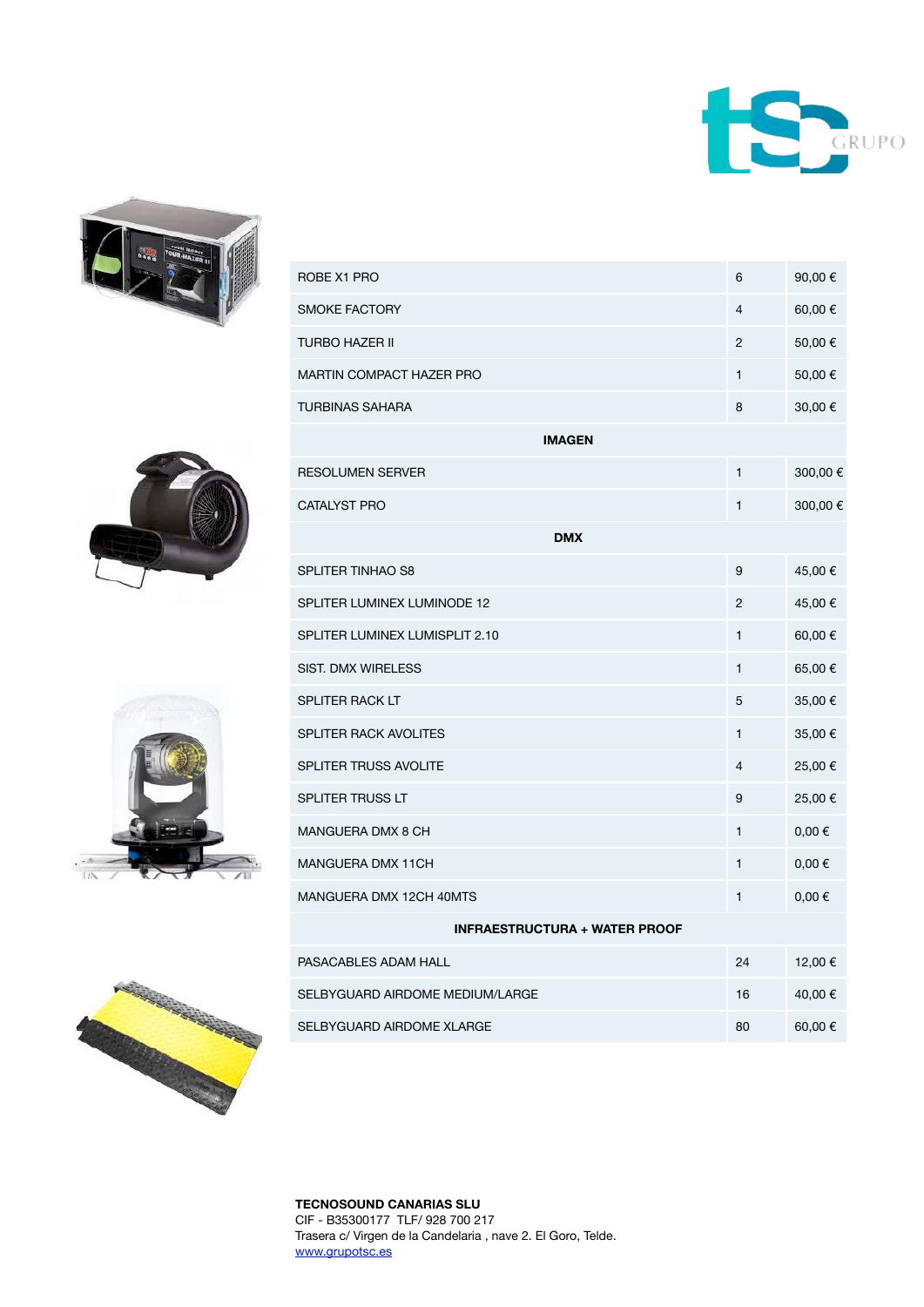









| <b>INVENTARIO SONIDO</b>        |                |          |  |
|---------------------------------|----------------|----------|--|
| <b>CONCEPTO</b>                 | <b>TOTAL</b>   | P.V.P.   |  |
| <b>MESAS SONIDO</b>             |                |          |  |
| DIGICO SD10                     | $\overline{2}$ | 1.500,00 |  |
| DIGICO SD9                      | 1              | 350,00€  |  |
| YAMAHA CL5                      | 2              | 850,00€  |  |
| YAMAHA PM 5D                    | 1              | 700,00 € |  |
| YAMAHA PM 5D - RH               | 1              | 800,00€  |  |
| YAMAHA 02R96 V.2                | 1              | 250,00€  |  |
| YAMAHA 01 V96                   | 1              | 180,00 € |  |
| YAMAHA LS9-32                   | $\overline{2}$ | 280,00 € |  |
| YAMAHA M7CL                     | 3              | 500,00€  |  |
| <b>BEHRINGER X32</b>            | 1              | 350,00€  |  |
| BEHRINGER X32 COMPACT           | 3              | 280,00€  |  |
| <b>RACKS DE SEÑAL</b>           |                |          |  |
| <b>DIGICO SD RACK</b>           | $\overline{2}$ | 500,00€  |  |
| <b>DIGICO D2 RACK</b>           | 1              | 280,00€  |  |
| YAMAHA RIO 1608D                | 2              | 180,00 € |  |
| YAMAHA RIO 3224D                | 4              | 250,00 € |  |
| <b>MESAS DE SONIDO PEQUEÑAS</b> |                |          |  |
| YAMAHA MG 16/4                  | 2              | 80,00€   |  |
| YAMAHA MG 10/2                  | 3              | 50,00 €  |  |
| YAMAHA AG 6                     | 4              | 30,00€   |  |
| COMBO YAMAHA EMX 88 S           | $\overline{2}$ | 70,00€   |  |
| COMBO YAMAHA EMX 68 S           | $\overline{2}$ | 60,00€   |  |
| COMBO YAMAHA EMX 312 sc         | $\overline{7}$ | 250,00€  |  |
| COMBO YAMAHA EMX 512 sc         | $\overline{c}$ | 250,00€  |  |
| <b>EFECTOS</b>                  |                |          |  |
| <b>LEXICON PCM 70</b>           | 1              | 60,00€   |  |
| <b>LEXICON PCM 91</b>           | 1              | 60,00€   |  |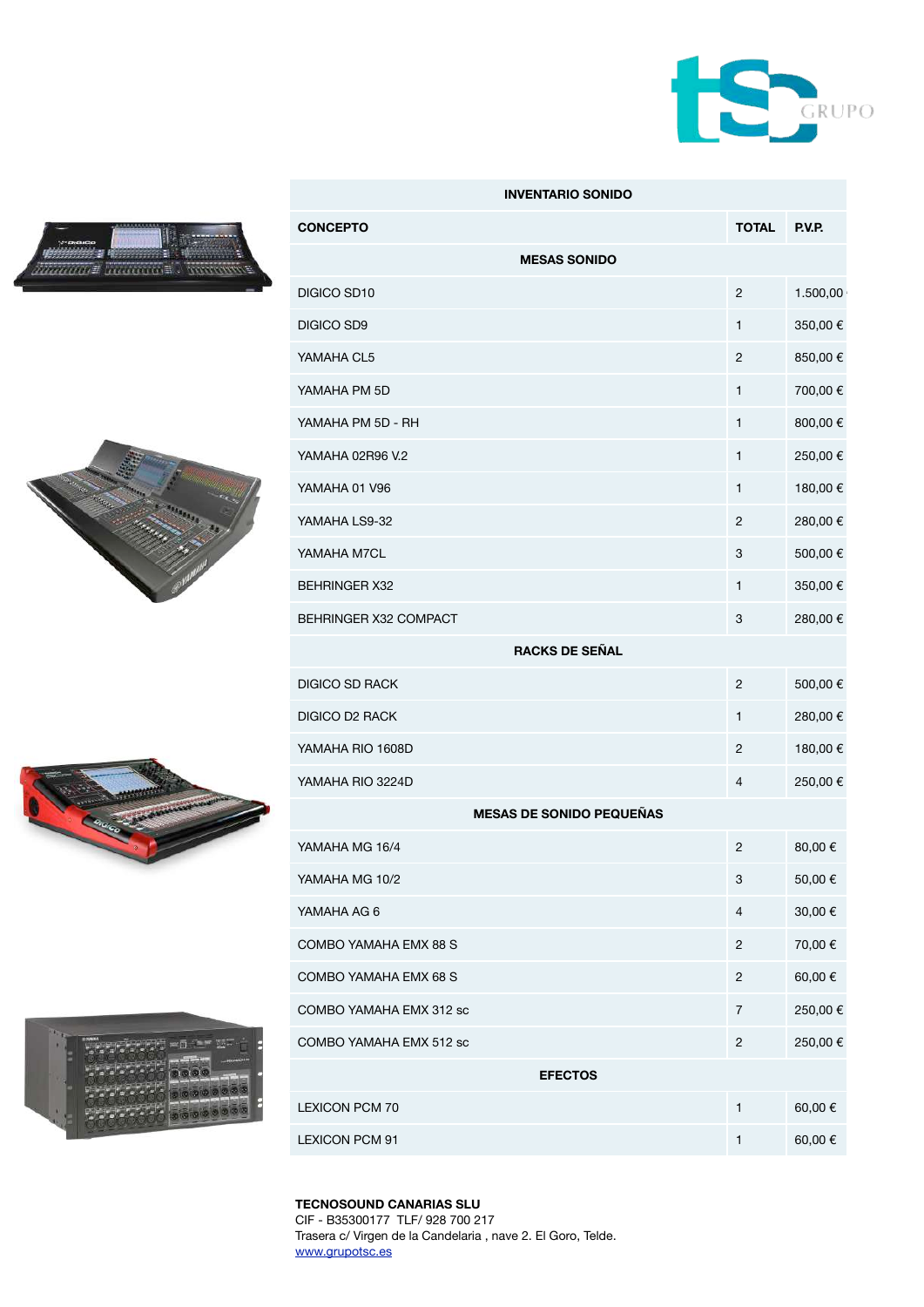









| LEXICON MPX-100                         | 1              | 20,00€  |
|-----------------------------------------|----------------|---------|
| <b>LEXICON LPX-15 II</b>                | $\mathbf{1}$   | 30,00€  |
| <b>LEXICON LPX-15</b>                   | 1              | 30,00 € |
| TC M-ONE                                | 2              | 36,00€  |
| YAMAHA SPX 1000                         | 1              | 24,00€  |
| YAMAHA SPX 990                          | $\mathbf{1}$   | 36,00€  |
| YAMAHA SPX 900                          | 1              | 24,00€  |
| <b>ECUALIZADORES</b>                    |                |         |
| KLARK TEKNIK DN 360                     | 3              | 60,00€  |
| <b>BSS FCS 960</b>                      | 14             | 60,00€  |
| <b>COMPRESORES</b>                      |                |         |
| <b>DBX 160</b>                          | 6              | 36,00€  |
| <b>DBX 166</b>                          | 8              | 24,00€  |
| <b>KLARK TEKNIK</b>                     | $\mathbf{1}$   | 24,00€  |
| <b>PUERTAS DE RUIDO</b>                 |                |         |
| DRAWNER DS 201                          | 4              | 24,00€  |
| <b>BSS OPAL DPR-522</b>                 | 4              | 24,00€  |
| <b>PREAMPS + PROCESADORES</b>           |                |         |
| AVALON VT737-SP                         | 2              | 180,00€ |
| <b>BSS OMNIDRIVE 366</b>                | 5              | 80,00€  |
| <b>BSS OMNIDRIVE 355</b>                | 2              | 72,00€  |
| <b>BSS MINIDRIVE 344</b>                | 3              | 60,00€  |
| PREVIOS FOCUSRITE                       | $\overline{c}$ | 80,00€  |
| PREVIO YAMAHA MLA8                      | 4              | 60,00€  |
| XTA DP 226                              | 4              | 80,00€  |
| <b>REPRODUCTORES/ SIST. DISC JOCKEY</b> |                |         |
| PIONEER CDJ2000                         | $\overline{c}$ | 150,00€ |
| PIONEER CDJ2000 NEXUS                   | 4              | 180,00€ |
| PIONEER CDJ2000 NEXUS II                | 2              | 200,00€ |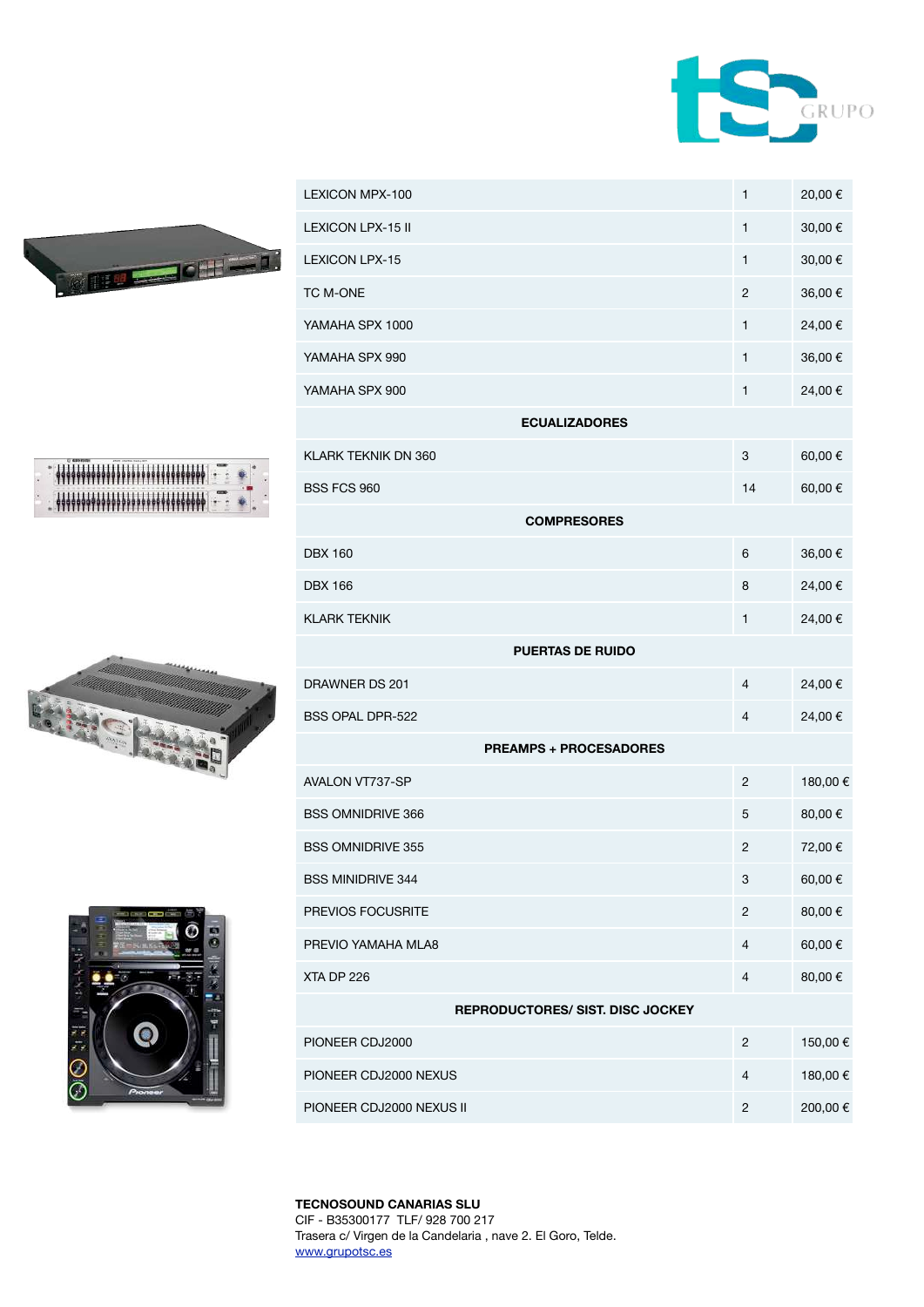

|        |    | <b>Proness Dr</b> |   |                            |
|--------|----|-------------------|---|----------------------------|
|        |    | k                 |   |                            |
| m<br>u |    |                   |   |                            |
|        |    |                   |   | amovi<br><b>00 P.Y.</b>    |
|        |    |                   |   | 4.444<br><b>ISBN 0-100</b> |
|        |    |                   |   | œ                          |
| ш      |    |                   |   | œ<br>Ξ                     |
|        |    |                   |   |                            |
|        |    |                   | m |                            |
|        |    |                   |   |                            |
|        |    |                   |   |                            |
| о      | £6 | NUMBER<br>m       |   | -10.64-009-0.02            |

| PIONEER DJM 800                     | $\mathbf{1}$   | 90,00 €  |  |  |
|-------------------------------------|----------------|----------|--|--|
| PIONEER DJM 900                     | 1              | 120,00 € |  |  |
| PIONEER DJM 900 NEXUS               | $\mathbf{1}$   | 150,00 € |  |  |
| PIONEER DJM 2000 NEXUS II           | $\mathbf{1}$   | 190,00 € |  |  |
| NUMARK MP103 USB                    | $\overline{4}$ | 45,00€   |  |  |
| <b>INTERCOMUNICACIÓN</b>            |                |          |  |  |
| ESTACION GREEN-GO SIST. INALAMBRICO | $\mathbf{1}$   | 300,00 € |  |  |
| PETACA GREEN-GO INALAMBRICAS        | 8              | 60,00€   |  |  |
| PETACA CLEAR COM MOD. WIRELESS      | 8              | 20,00€   |  |  |
| CASCO CLEAR COM MOD. WIRELESS       | 8              | 20,00€   |  |  |
| ESTACION CLEAR COM MOD. WIRELESS    | 2              |          |  |  |
| <b>ESTACION ALTAIR EF200</b>        | 2              |          |  |  |
| BASE CLEAR COM 2 CH MS-237          | $\mathbf{1}$   |          |  |  |
| PETACA CLEAR COM MOD. 501           | 1              | 12,00€   |  |  |
| PETACA CLEAR COM MOD. 502           | 1              | 12,00€   |  |  |
| PETACA ALTAIR MOD. EM-201           | 20             | 6,00€    |  |  |
| CASCO ALTAIR MOD. AM 100/2          | 25             | 12,00€   |  |  |
| <b>WALKY KENWOOD MOD</b>            | $\overline{2}$ | 15,00€   |  |  |
| <b>WALKY HYT</b>                    | 6              | 15,00€   |  |  |
| PORTADORA HYT SM-02                 | 6              |          |  |  |
| CARGADOR HYT HC-366                 | 6              |          |  |  |
| <b>FLASH CLEAR COM FL-1</b>         | 2              |          |  |  |
| <b>CAJAS AUTOAMPLIFICADAS</b>       |                |          |  |  |
| MEYER UPA-1P                        | 5              | 90,00€   |  |  |
| <b>MEYER UPA-2P</b>                 | 8              | 90,00€   |  |  |
| MEYER CQ-2                          |                |          |  |  |
| <b>MEYER USW-1P</b>                 | $\overline{c}$ | 70,00€   |  |  |
|                                     |                |          |  |  |

MEYER 650-P  $2$  90,00 €

MEYER UM-1P  $\qquad \qquad 4 \qquad \qquad 90,00 \in$ 



**RACE INTERNATIONAL** 

 $\begin{array}{|c|c|c|c|c|}\n\hline\n\ddot{\phi} & \mathbf{a} & \mathbf{i} & \mathbf{j} & \mathbf{k} \\ \hline\n\ddot{\phi} & \mathbf{a} & \mathbf{b} & \mathbf{b} & \mathbf{b} & \mathbf{k} \\ \hline\n\end{array}$ 

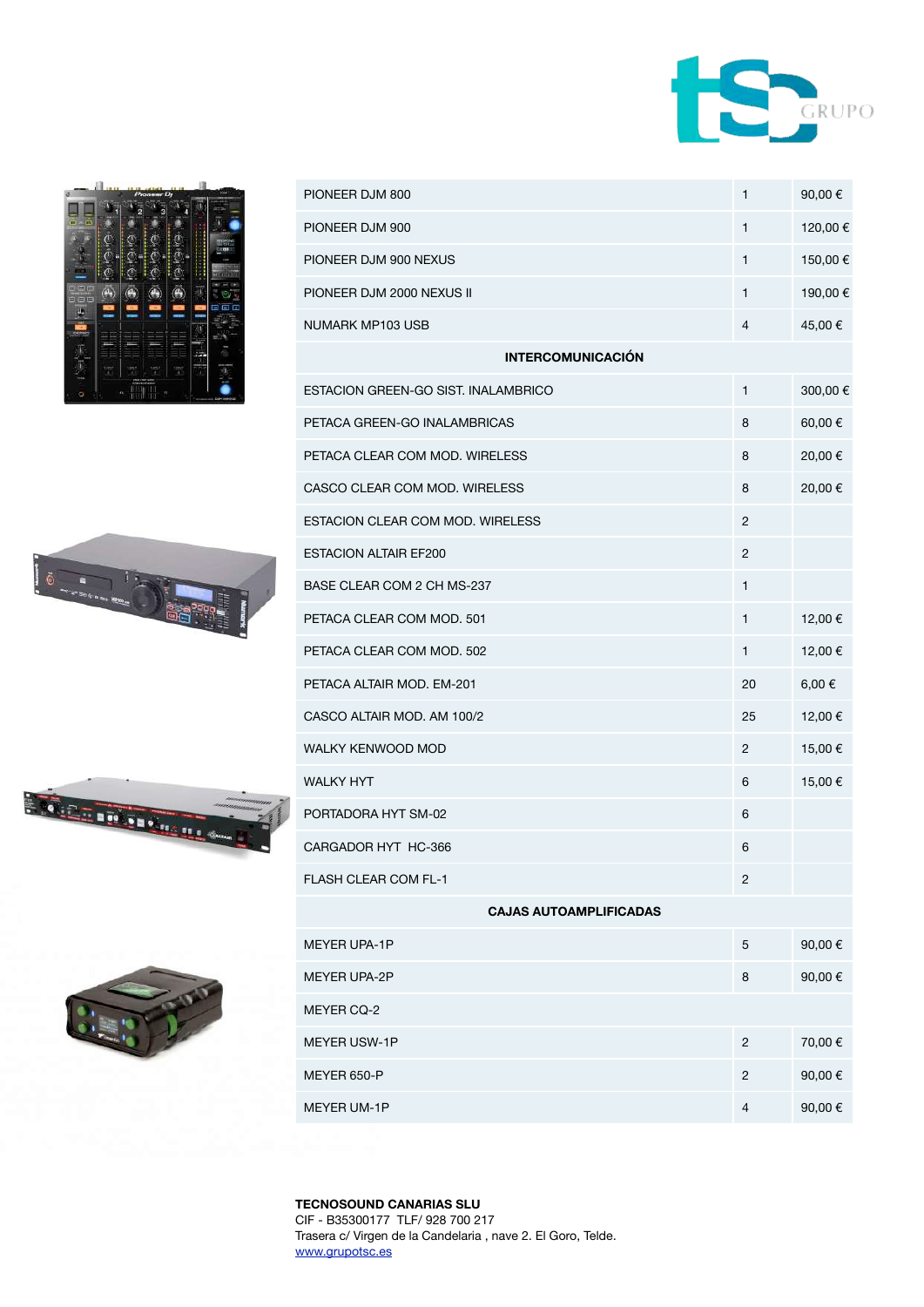









| ELECTRO VOICE ZLX 12P           | 20             | 72,00 €  |  |  |
|---------------------------------|----------------|----------|--|--|
| ELECTRO VOICE ELX 118P          | 8              | 72,00 €  |  |  |
| L-ACOUSTIC MONITOR 112P         | 32             | 90,00€   |  |  |
| <b>HK ACTOR</b>                 | 6              | 72,00€   |  |  |
| <b>HK ACTOR SUB</b>             | 4              | 72,00€   |  |  |
| HK ELEMENTS E 835               | 4              | 72,00 €  |  |  |
| <b>HK GALA SUB</b>              | 1              | 72,00€   |  |  |
| HK LUCAS NANO 608I, SUB         | 3              | 72,00€   |  |  |
| DAS ACTION 8A-230               | 8              | 30,00€   |  |  |
| EV ZLX 12P                      | 32             | 72,00 €  |  |  |
| EV ELX 118P                     | 12             | 72,00€   |  |  |
| <b>CAJAS AMPLIFICADAS</b>       |                |          |  |  |
| L-ACOUSTIC DV-DOSC              | 48             | 120,00€  |  |  |
| L-ACOUSTIC DV-DOSC 15" (DV-SUB) | 16             | 120,00 € |  |  |
| L-ACOUSTIC K2                   | 20             | 240,00€  |  |  |
| L-ACOUSTIC KUDO                 | 60             | 240,00€  |  |  |
| <b>L-ACOUSTIC KIVA</b>          | 24             | 70,00€   |  |  |
| <b>L-ACOUSTIC KILO</b>          | 8              | 70,00€   |  |  |
| L-ACOUSTIC SB-218               | 36             | 120,00 € |  |  |
| L-ACOUSTIC SB-28                | 16             | 240,00€  |  |  |
| L-ACOUSTIC MONITOR 115XT HIQ    | 8              | 100,00€  |  |  |
| L-ACOUSTIC ARC                  | 24             | 120,00 € |  |  |
| L-ACOUSTIC MTD 108A             | 8              | 70,00€   |  |  |
| DAS DS-15                       | 7              | 30,00€   |  |  |
| <b>DAS DR-115</b>               | 10             | 40,00€   |  |  |
| <b>MICROFONÍA</b>               |                |          |  |  |
| SHURE SM 58                     | 75             | 12,00€   |  |  |
| SHURE SM 57                     | 57             | 12,00€   |  |  |
| SHURE BETA 57                   | $\overline{7}$ | 15,00€   |  |  |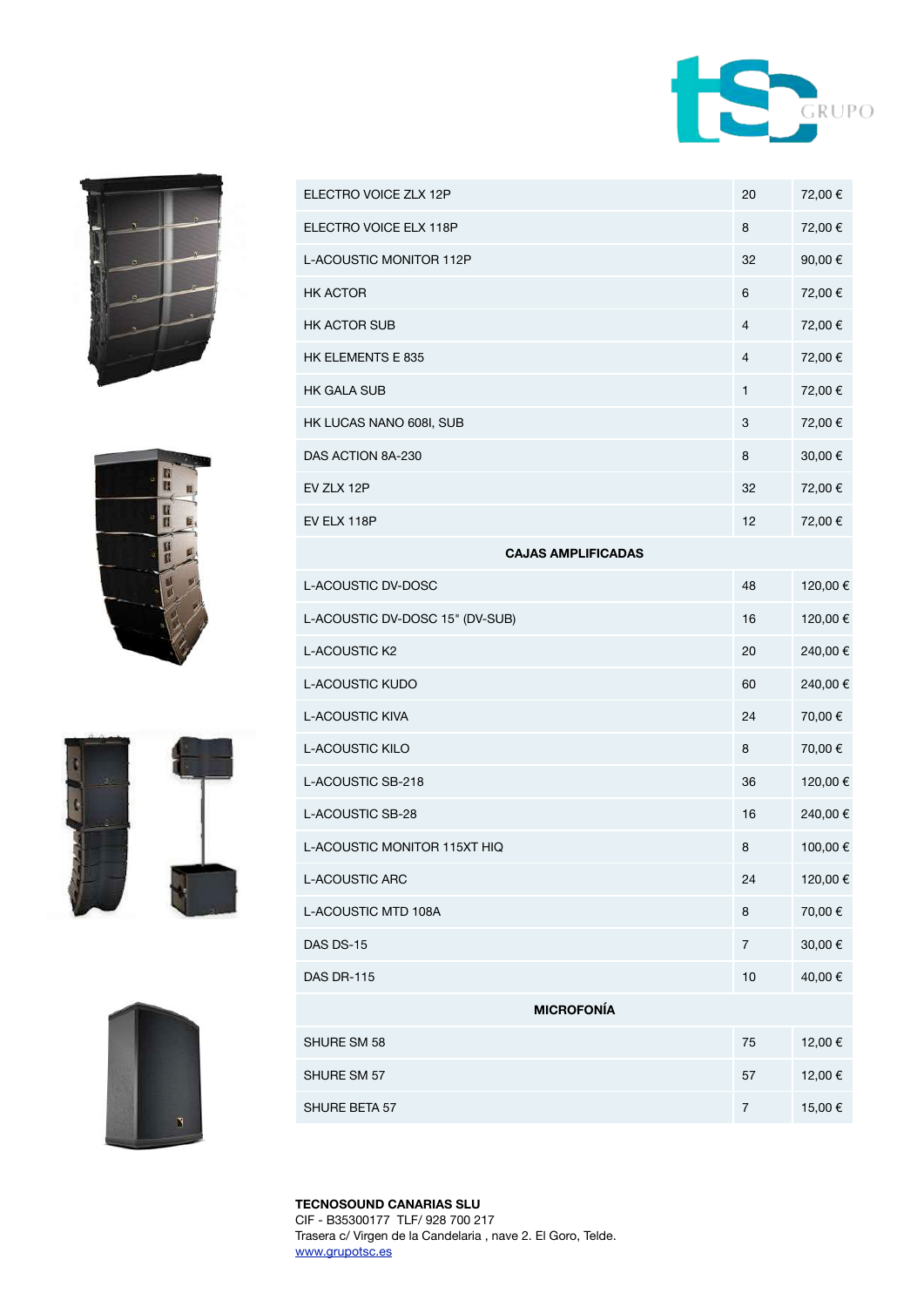









| SHURE BETA 91                | 4  | 30,00 €    |
|------------------------------|----|------------|
| SHURE BETA 52                | 5  | 24,00€     |
| SHURE BETA 98 D/S            | 8  | 24,00€     |
| SHURE BETA 98HC              | 6  | 24,00€     |
| SHURE BETA 58                | 2  | 15,00€     |
| <b>AKG 419</b>               | 1  | 18,00€     |
| <b>AKG 414</b>               | 5  | 42,00 €    |
| AKG 451 E (NEGRO)            | 3  | 24,00€     |
| AKG 451 B (GRIS)             | 10 | 24,00€     |
| AKG C-3000                   | 6  | 30,00€     |
| <b>AKG 535</b>               | 6  | 30,00 €    |
| <b>AKG C-1000</b>            | 3  | 18,00€     |
| <b>AKG D-112</b>             | 4  | 18,00 €    |
| <b>AKG C-411</b>             | 12 | 12,00€     |
| <b>AKG C-747</b>             | 4  | 36,00€     |
| <b>AKG 391</b>               | 5  | 24,00€     |
| AKG CK93 CAPSULA             | 4  | $0,00 \in$ |
| AKG CK91 CAPSULA             | 1  | $0,00 \in$ |
| <b>AUDIO TECHNICA AT2035</b> | 4  | 42,00€     |
| <b>NEUMANN KM-184</b>        | 1  | 36,00€     |
| NEUMANN KM-105               | 1  | 36,00 €    |
| SENNHEISER 441               | 1  | 24,00€     |
| SENNHEISER 421               | 3  | 30,00€     |
| SENNHEISER E-606             | 6  | 18,00€     |
| SENNHEISER E-604             | 12 | 20,00€     |
| SENNHEISER MK-40 SOLAPA      | 8  | 36,00€     |
| SENNHEISER HSP-4 CRANEAL     | 8  | 36,00€     |
| D.I. BSS AR-133              | 26 | 12,00€     |
| D.I. BSS KLARK TEKNIK        | 11 | 12,00€     |
|                              |    |            |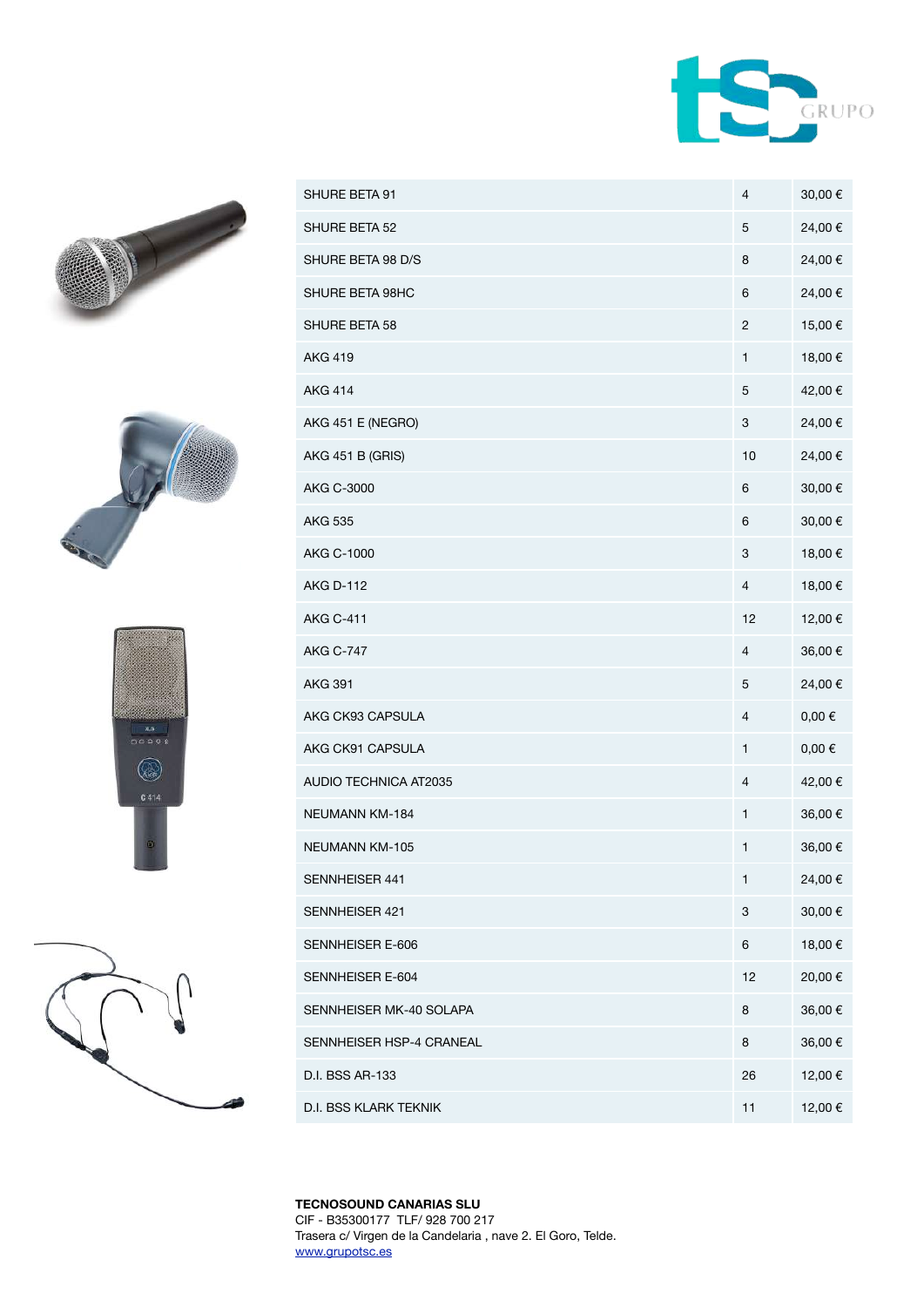









| SCHOEPS MK4 COLETTE                   | 2              | 80,00€   |
|---------------------------------------|----------------|----------|
| DPA 4099                              | $\overline{4}$ | 38,00€   |
| SAMSON CM-15P                         | 5              | 30,00 €  |
| BEYERDYNAMIC TG D50d                  | 1              | 18,00 €  |
| BEYERDYNAMIC MKV 87                   | 4              | 15,00 €  |
| BEYERDYNAMIC TG 153C                  | $\overline{c}$ | 15,00€   |
| <b>MICROFONÍA INALAMBRICA</b>         |                |          |
| <b>SHURE ULXD</b>                     | 12             | 100,00 € |
| SHURE BLX 1                           | 6              |          |
| SENNHEISER SKM 2000                   | 12             |          |
| SENNHEISER SKM 500                    | 12             |          |
| SENNHEISER MICRO EVOLUTION 500        | 8              |          |
| SENNHEISER PETACA EVOLUTION 500       | 8              |          |
| ANTENA DE PALA                        | 8              |          |
| SHURE SM58-W                          | 12             |          |
| SHURE SM-87A                          | 12             |          |
| SHURE PETACA MK2. U1R7                | 16             |          |
| SHURE DISTRIBUIDOR ANTENA UHF         | 6              |          |
| SENNHEISER MK-40                      | 8              |          |
| DPA MINIATURA 4061 BM                 | 6              |          |
| <b>MONITORES IEM + IN EARS</b>        |                |          |
| SHURE PSM1000                         | 12             | 100,00 € |
| SENNHEISER EW 300 2G                  | 8              | 75,00€   |
| SENNHEISER EW 300 3G                  | 12             | 90,00€   |
| <b>BACKLINE</b>                       |                |          |
| BATERIA YAMAHA MAPLE CUSTOM 20"       | $\overline{2}$ | 150,00€  |
| BATERIA YAMAHA MAPLE CUSTOM 22" + 18" | 1              | 180,00€  |
| BATERIA PEARL CUSTOM MMX              | 1              | 120,00 € |
| <b>BATERIA PEARL SESSION</b>          | 1              | 120,00€  |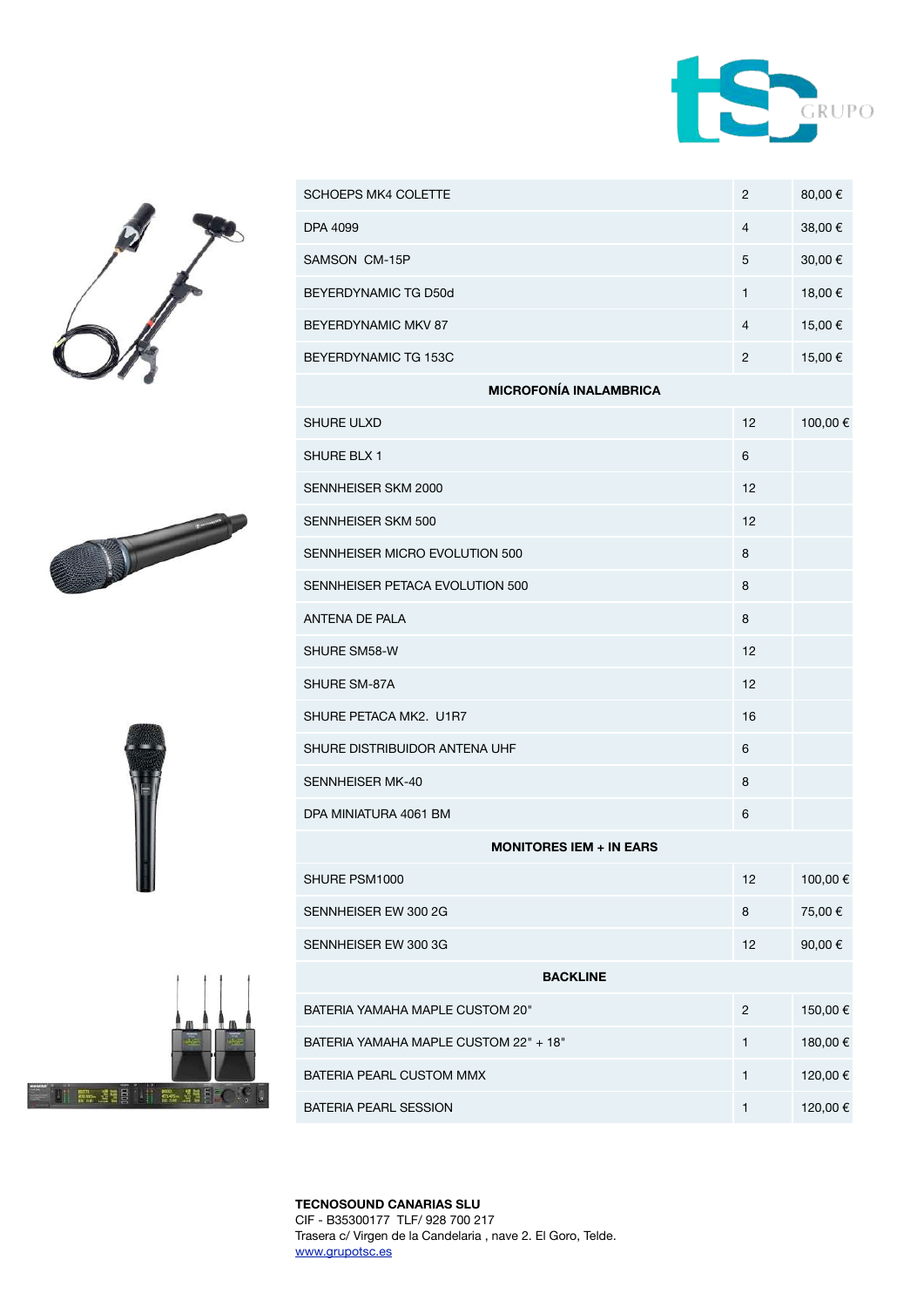









| <b>BATERIA SONOR</b>           | $\overline{c}$ | 120,00 € |
|--------------------------------|----------------|----------|
| QUINTO LP CLASSIC              | 1              | 30,00€   |
| CONGA LP CLASSIC               | 1              | 30,00€   |
| TUMBADORA LP CLASSIC           | $\mathbf{1}$   | 30,00€   |
| QUINTO LP GIOVANNI             | $\mathbf{1}$   | 45,00€   |
| CONGA LP GIOVANNI              | $\mathbf{1}$   | 45,00€   |
| TUMBADORA LP GIOVANNI          | 1              | 45,00€   |
| <b>BONGOS LP</b>               | $\mathbf{1}$   | 42,00€   |
| PAILAS LP MATADOR              | $\mathbf{1}$   | 36,00€   |
| PAILAS LP TITO PUENTE          | 2              | 36,00€   |
| DJEMBE + STAND                 | 2              | 50,00€   |
| DARBUKA + SOPORT.              | $\mathbf{1}$   | 80,00€   |
| <b>CORTINILLA</b>              | $\mathbf{1}$   | 28,00€   |
| MARSHALL JCM 900               | 3              | 42,00€   |
| MARSHALL JCM 1960 A (PANTALLA) | 6              | 42,00€   |
| MARSHALL JCM 2000              | 3              | 50,00€   |
| FENDER THE TWIN                | $\mathbf{1}$   | 90,00€   |
| <b>FENDER TWIN REVERB</b>      | 3              | 90,00€   |
| FENDER HOT ROD DELUXE          | 2              | 120,00 € |
| VOX AC30                       | 2              | 150,00€  |
| ROLAND JC-120                  | 2              | 90,00€   |
| TECH21 BRONZEWOOD 60           | 1              | 120,00€  |
| AMPEG SVT 3 PRO                | $\mathbf{1}$   | 45,00€   |
| AMPEG SVT 4 PRO                | $\overline{c}$ | 48,00€   |
| AMPEG SVT410 HLF CLASSIC       | 3              | 55,00€   |
| AMPEG ALTAVOZ 4*10             | 2              | 42,00€   |
| ASHDOWN EVO III                | 1              | 48,00€   |
| ASHDOWN EVO III 410            | 1              | 55,00€   |
| ROLAND A-90                    | 1              | 120,00 € |
| ROLAND RD 170 (88 KEYS)        | 1              | 100,00€  |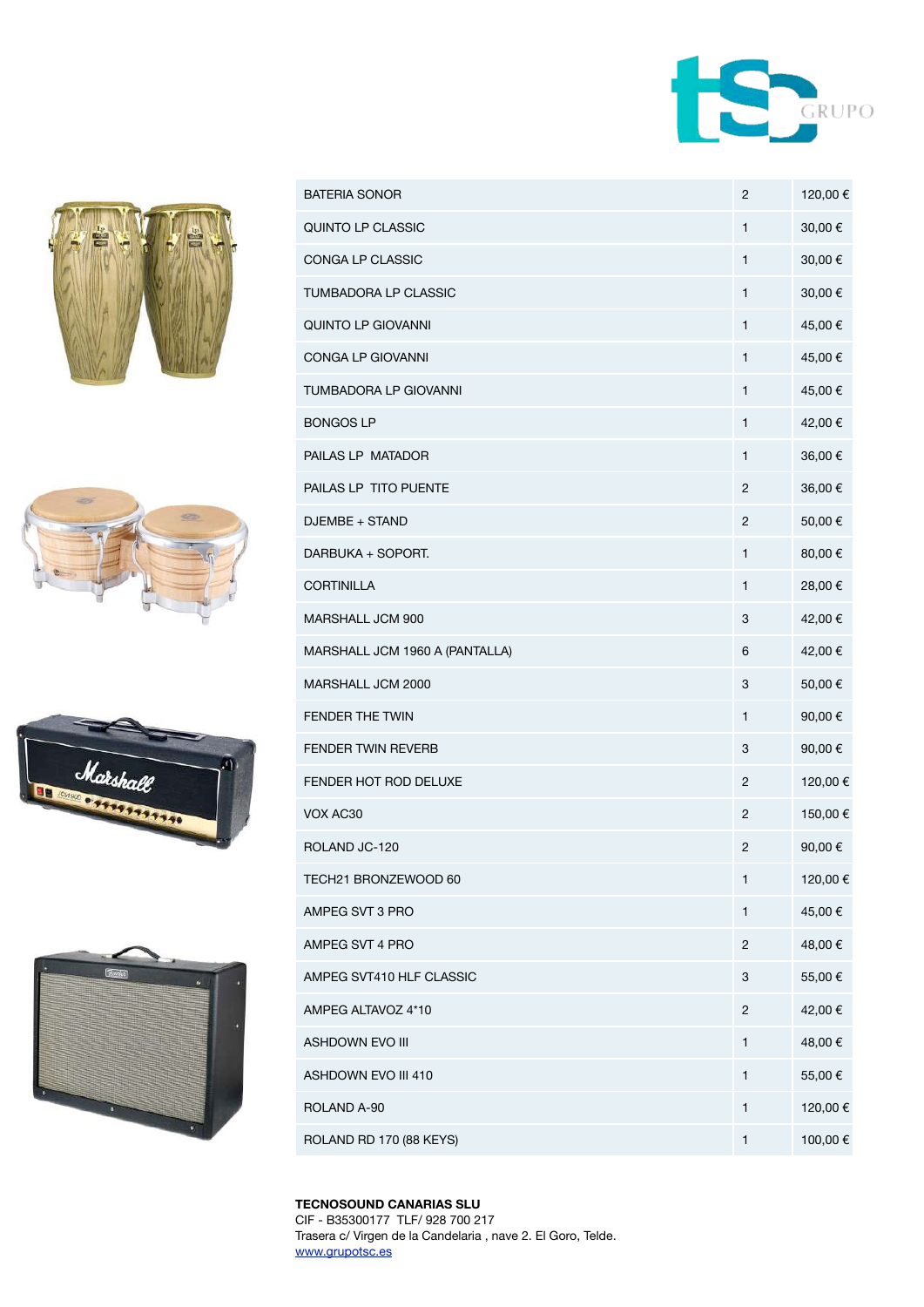

## $\mathbf{U}$  . We fire equal the set







ROLAND RD 700 (88 KEYS) 1 1 20,00 €

ROLAND RD 700 GX (88 KEYS) 1 1 20,00 €

ROLAND RD 2000 (88 KEYS) 1 180,00 €

YAMAHA MOTIF XF6 (61 KEYS) 1 200,00 €

YAMAHA MOTIF XS7 (75 KEYS) 1 200,00  $\epsilon$ 

YAMAHA MOTIF XS8 (88 KEYS) 1 300,00 €